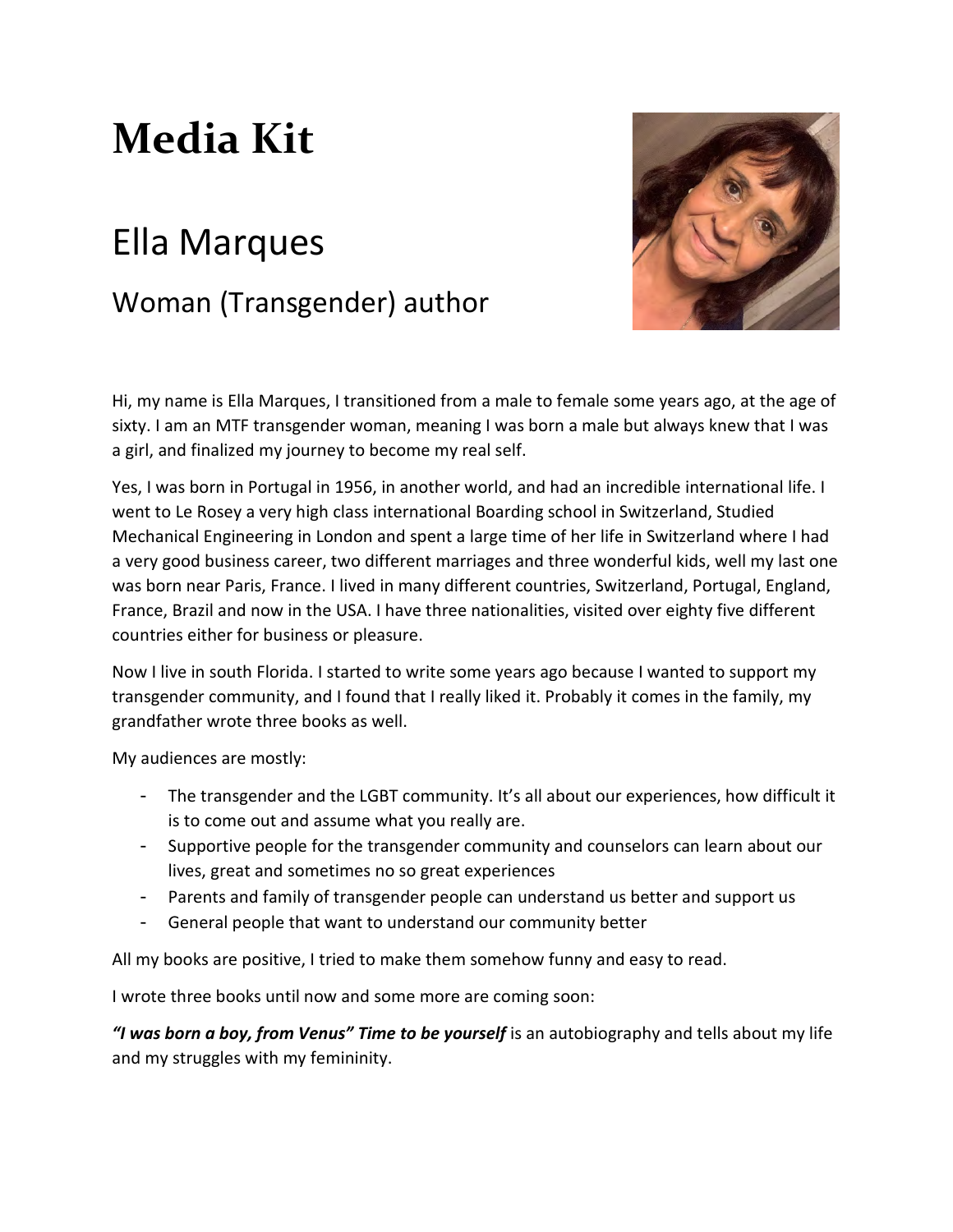*"Coming Home to Venus" The story of a woman transitioning to her real self*, biographical history of my transition and some information how it's done

"*Eva's World" A Real Woman's life* is a fiction novel of Eva, an international transgender woman, her friends, her lovers and her traveling. It is about being pansexual and some issues that transgender have in their relationships.

I would like to ask you to promote me and my books as an LGBT writer.

Thank you in advance

Ella Marques



Please visit:

[www.ellamarques.com](http://www.ellamarques.com/)

[www.amazon.com/author/ellamarques](http://www.amazon.com/author/ellamarques)

Ella Marques

Tel. +1 561 900 6073

Email [ella@Ellamarques.com](mailto:ella@Ellamarques.com)

Publisher Coral Orchid Press

Editor Jessica Hatch

Graphics Bianca Cutait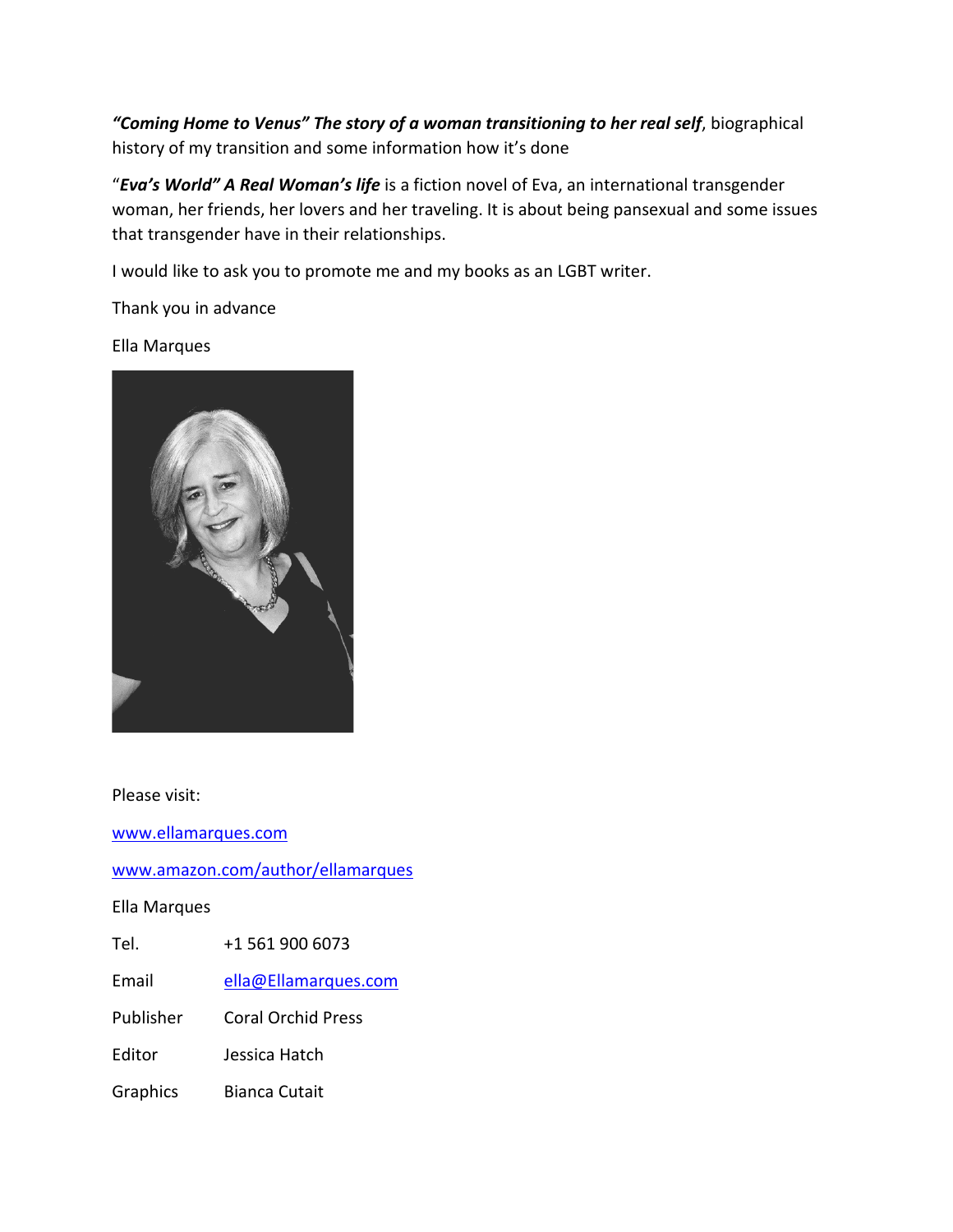## Some old pictures

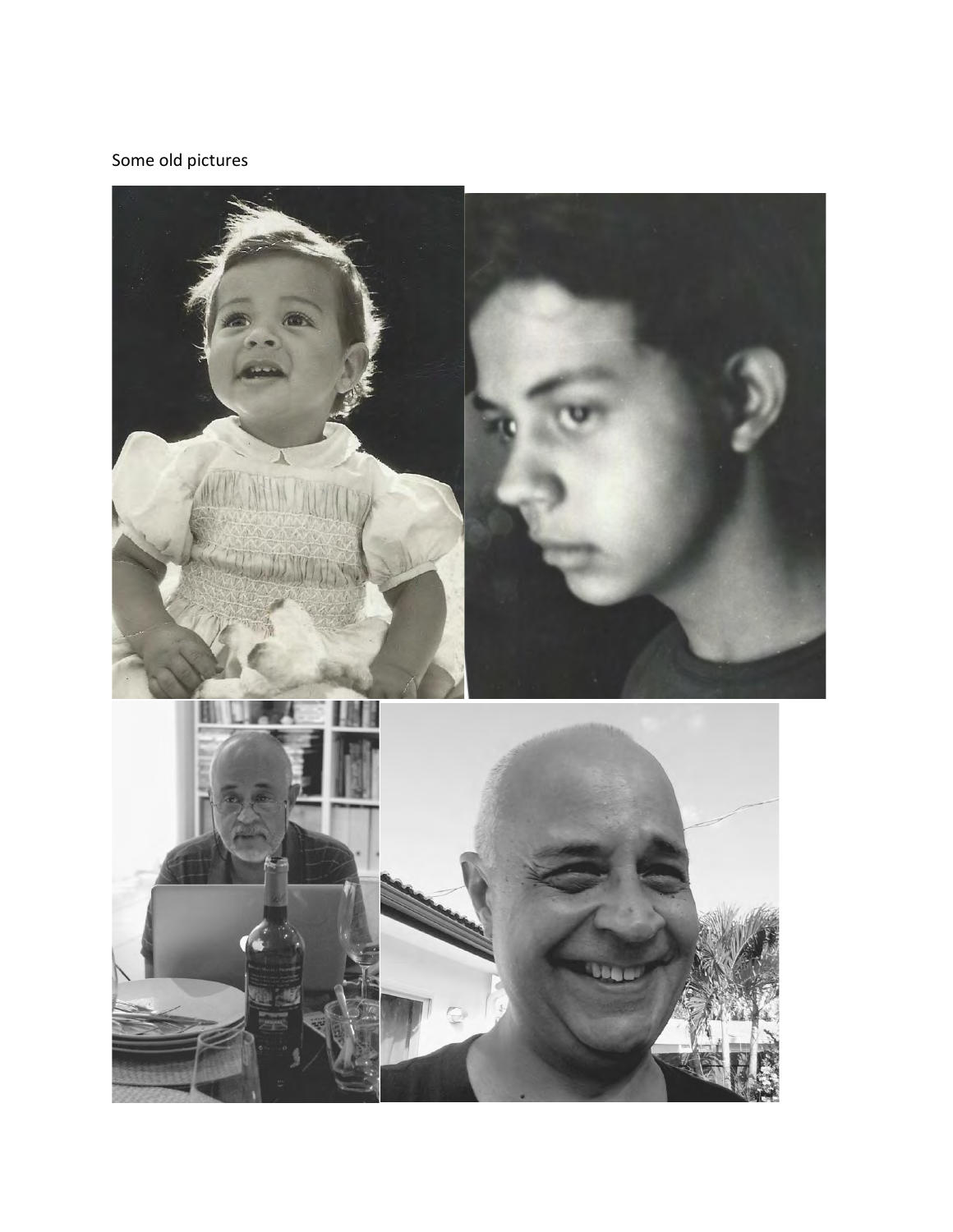### **"I was born a boy, from Venus." Transwoman's memoir brings laughter and tears**

Brooke Henderson, **Miami Herald**

<https://www.miamiherald.com/news/local/community/gay-south-florida/article153450364.html>

Ella Marques is an extraordinary woman who chose to start transitioning when she was 60 years old. She wrote about her journey to finally being true to herself in a refreshingly frank and enthralling memoir I WAS A BOY FROM VENUS. Ella sat down to talk to [QUEERGURU](https://www.facebook.com/queerguru/?fref=mentions) on the eve of her Book Signing at [STONEWALL NATIONAL MUSEUM – WILTON MANORS GALLERY](https://www.facebook.com/StonewallNationalMuseum/?fref=mentions) 

<http://www.queerguru.com/ella-marques-talks-about-being-a-boy-from-venus/>

Great Interview with Ella Marques. Monika Kowalska in Heroines of my life

<http://theheroines.blogspot.com/2017/06/interview-with-ella-marques.html>

The Ustinov Forum

<http://www.ustinovforum.com/users/ellamarques>